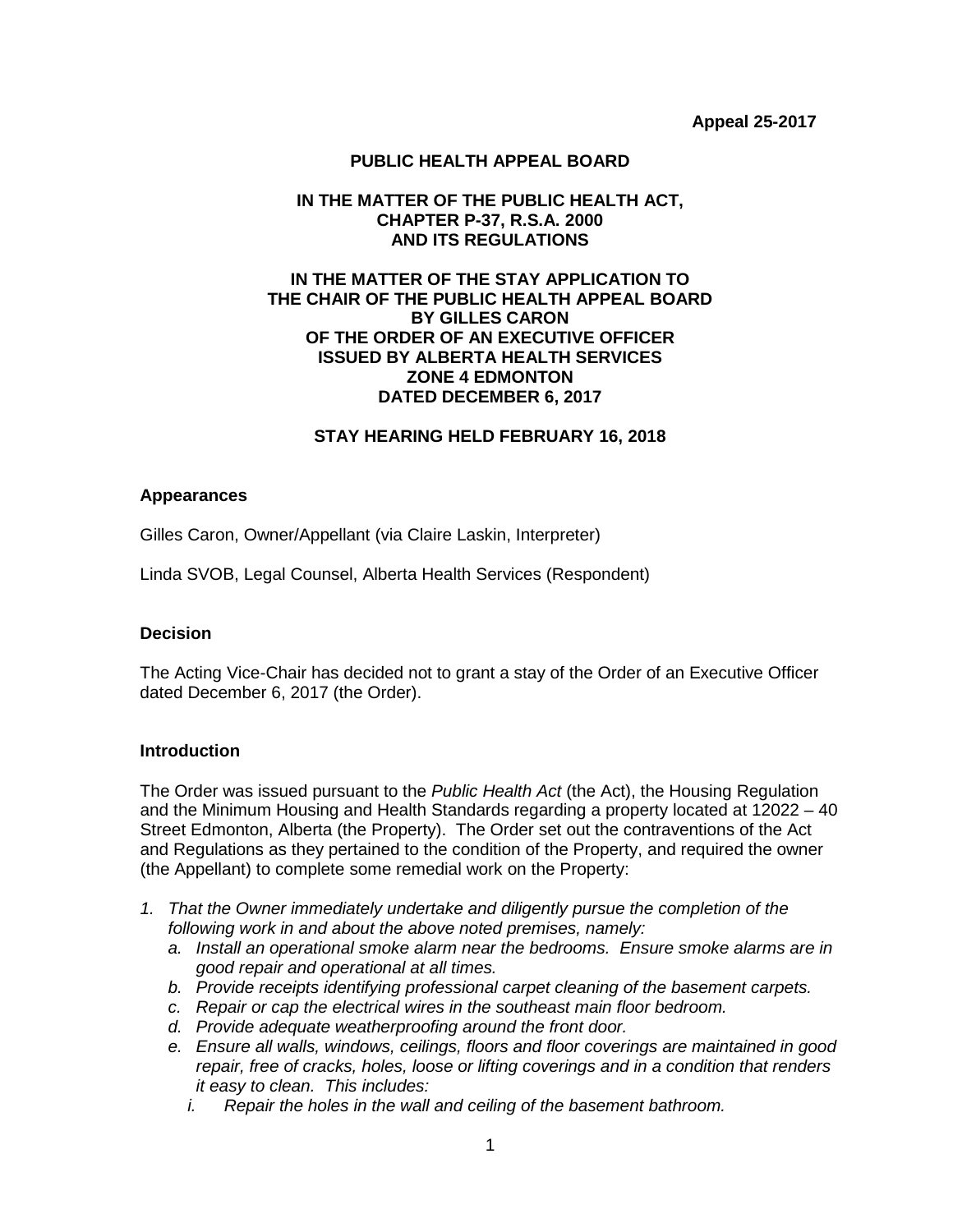- *ii. Repair the tread nosing and secure the flooring on the first step to the basement.*
- *iii. Replace the baseboard under the window in the north east basement bedroom.*
- *iv. Install carpet in the north east basement bedroom closet.*
- *f. Properly install the insect screen in the kitchen window.*
- *g. Provide receipt indicating proof of purchase for windows. Ensure each bedroom has at least one outside window which may be opened from the inside without the use of tools or special knowledge and provides unobstructed openings with areas not less that (sic) 0.35m2 (3.8ft2), with no dimension less than 380 mm (15 inches) Windows must also be able to stay up when opened.*
- *2. The work referred to in para. 1, item (a) shall be completed within 48 hours.*
- *3. The work referred to in para. 1, item (b through g), shall be completed by December 31, 2017.*

*The above conditions were noted at the time of inspection and may not necessarily reflect all deficiencies. You are advised that further work may be required to ensure full compliance with the Public Health Act and regulations, or to prevent a public health nuisance."*

In a Notice of Appeal received by the Public Health Appeal Board (the Board) on December 22, 2017, the Appellant indicated he wished to appeal the Order, based on two grounds:

- 1. Whether the Order of the Executive Officer (E.O.) dated December 6, 2017, unjustifiably infringed the Appellant's right to an expectation of privacy guaranteed by section 8 of the Canadian Charter of Rights and Freedoms.
- 2. Whether the Order ought to be varied or reversed as the Appellant alleges the Order was made outside the authority of the E.O. The Appellant further maintains the E.O. displayed a sense of hatred or racism, was zealous and nit-picking, and the E.O. breached the Appellant's privacy or expectation of privacy by overstepping the boundaries of her legislative authority.

On the same date, December 22, 2017, the Board received a request from the Appellant that the Order be stayed.

On January 16, 2018, the Board met by teleconference to discuss the matter of jurisdiction concerning the Appellant's appeal. The Board concluded that it did not have jurisdiction to hear the first ground of appeal. The *Administrative Procedures and Jurisdiction Act*, R.S.A. 2000 c. A-3, and the *Designation of Constitutional Decision Maker's Regulation*, Alta. Reg. 69/2006, have the effect of precluding the Board from hearing matters that determine a question of constitutional law. The Board concluded it would not consider any Charter violation issues raised by the Appellant. The Board found it did have jurisdiction to hear the second ground of appeal. The Appellant was advised of this via email on January 29, 2018.

After some emails back and forth regarding availability of all parties, the Appellant was informed on February 7, 2018, that the stay hearing would be heard on February 16, 2018. The Board's Secretariat suggested several dates for the appeal hearing and the Appellant confirmed, on February 10, 2018, that he would be available for the appeal hearing on February 26, 2018.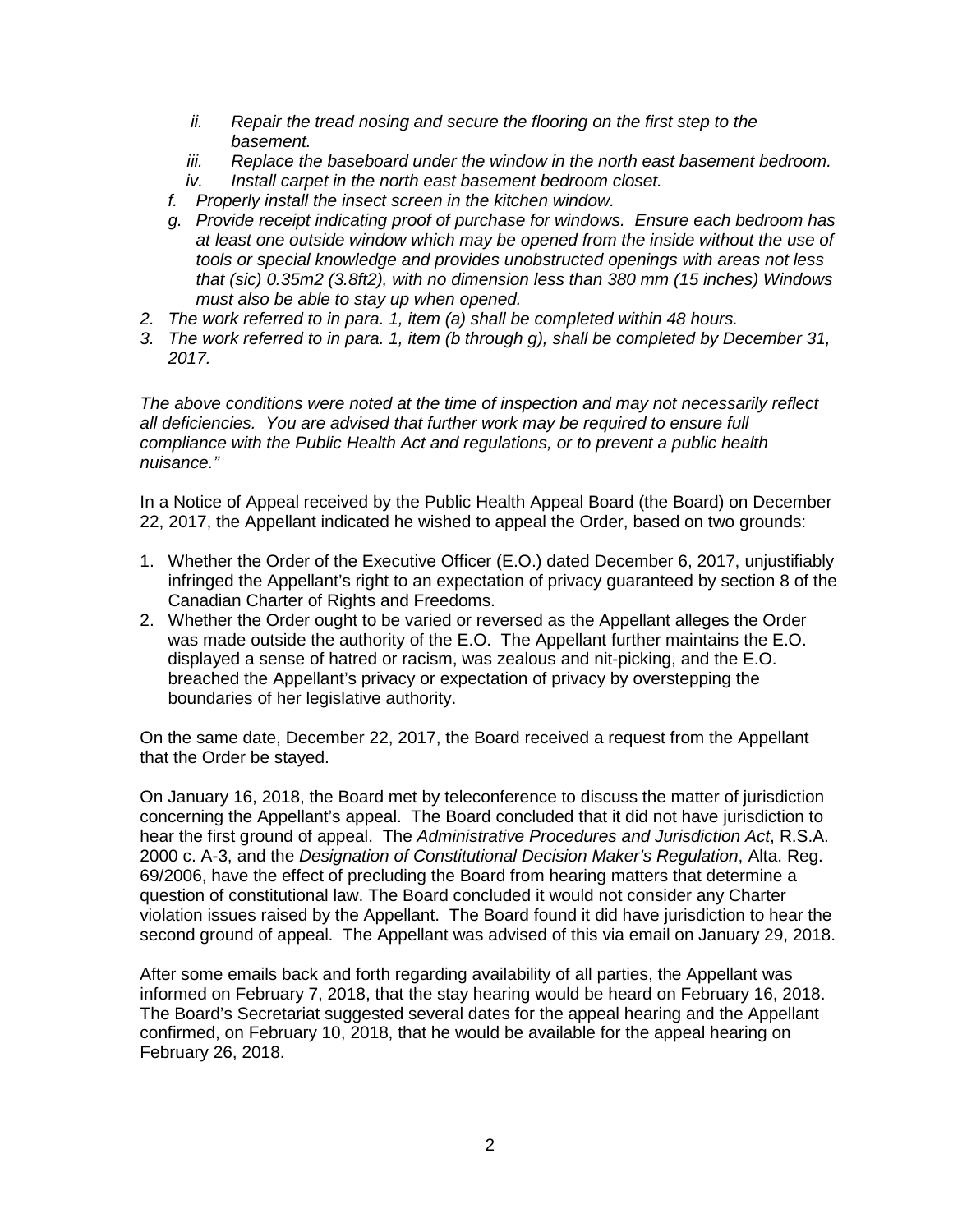## **Issue**

Whether a stay of the Order of the Executive Officer dated December 6, 2017, ought to be granted.

## **The Law**

The Chair of the Board is empowered to grant a stay pursuant to section 6 of the Act, which states:

*6. An appeal taken pursuant to section 5 does not operate as a stay of the decision appealed from except so far as the chair or vice-chair of the Board so directs.* 

A stay postpones the enforcement of the Order until the appeal is heard and decided by the Board. The test to be applied is set out in the Supreme Court of Canada decision in *RJR-MacDonald Inc. v. Canada (AG),* [1995] 3 S.C.R. 199*.* The test has three components:

- i. There must be a serious issue to be determined;
- ii. The Appellant must demonstrate irreparable harm if a stay is not granted;
- iii. There must be an analysis of the balance of inconvenience, which includes taking into account the public interest.

The Board considered these three factors in the context of a stay hearing that occurred 10 days prior to the date of the appeal hearing.

### **Submissions of the Appellant**:

The Appellant states the E.O.'s actions culminating in the Order constituted a serious breach of her authority: her actions were not legal, she was harassing him, and she lied to the tenant. The Appellant was extremely upset by the E.O.'s actions and feels the E.O. is in a position of power over him. This scares him.

The Appellant confirmed that he has already satisfied some of the areas of the Order, for instance he has installed smoke detectors. He has also gone shopping for windows, but it was impossible to get contractors to attend the residence, especially in view of the holiday season. The Appellant feels the E.O. has erred in requiring an egress window in one of the bedrooms as the stairs should suffice as egress. In any case, he could not get anyone to install a window during the short time frame allowed. While he does not appear to have a problem with replacing many of the windows outlined in the Order, the Appellant cites there would be a financial burden on him, he estimates between \$2500 and \$3500, if he were to change the one window in question.

The Appellant states he would suffer irreparable emotional harm, as well as being inconvenienced, if the E.O. makes good on what he perceives as her threat/intention to return to the property to see if there are other contraventions. The Appellant confirmed that what he perceives as a threat is noted in the Order: *"The above conditions were noted at the time of inspection and may not necessarily reflect all deficiencies. You are advised that*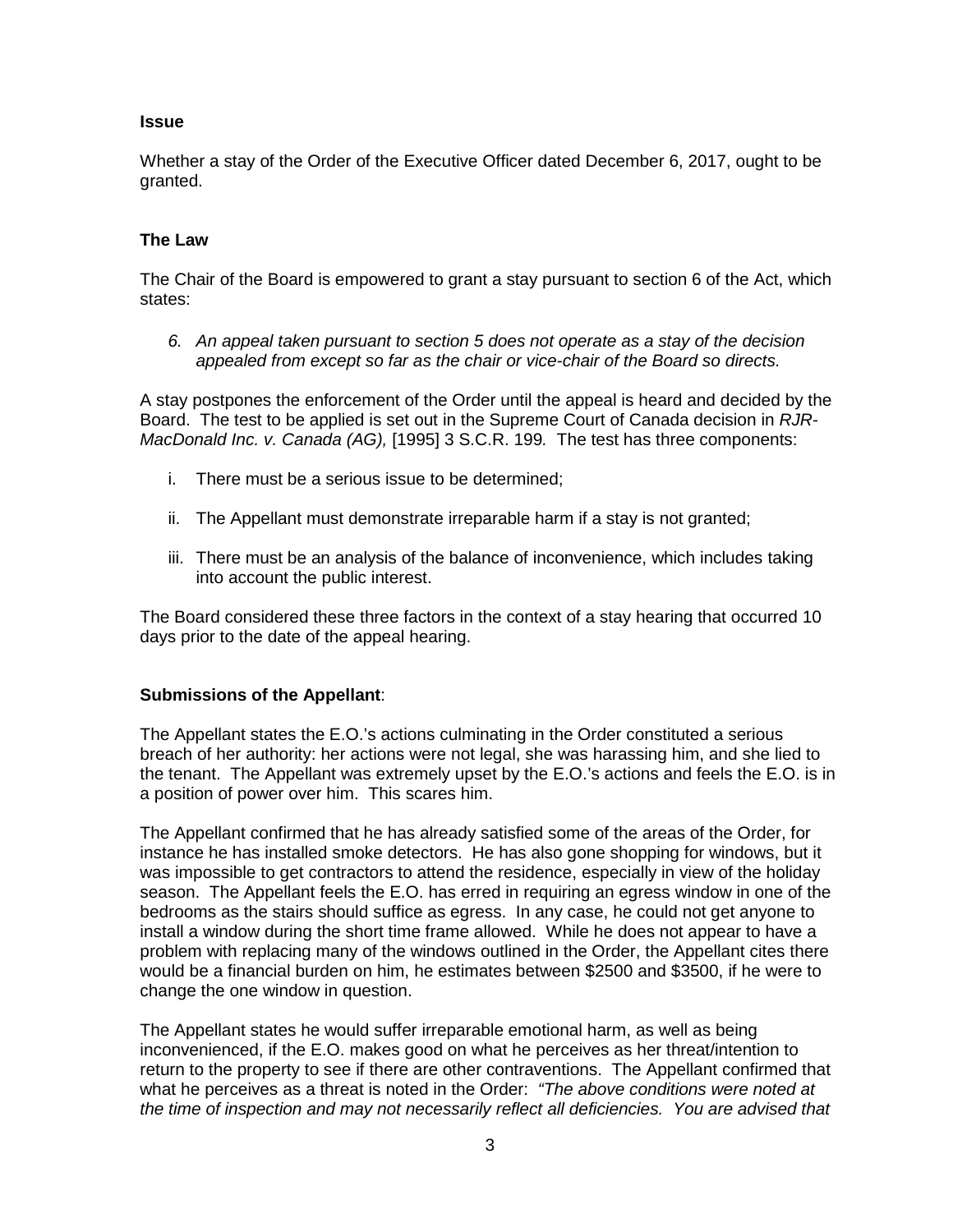further work may be required to ensure full compliance with the Public Health Act and *regulations, or to prevent a public health nuisance".* He sees this as an abuse of power.

#### **Submissions of the Respondent:**

The Respondent suggested that the Appellant's claim to a serious issue is frivolous as Alberta Health Services had the right to inspect the Property, particularly as it is a rental property. The Respondent acknowledged this part of the test has a low threshold and can be met if the appeal is not frivolous or vexatious.

The Respondent suggests that there is no irreparable harm to be caused as the appeal hearing is only some 10 days away. Since the date of the Order, inspections have been attempted, all with access denied. Further, the tenant is still in the premises.

With regard to the balance of inconvenience, the Respondent concludes the public, in particular the tenant, would be inconvenienced if there is an emergency, for instance a fire, without the proper installation of emergency egress windows.

#### **Application of the Test**

i. Is there a serious issue to be determined?

This part of the test has a low threshold and can be met if the appeal is not frivolous or vexatious. The Appellant cites that his dealings with the E.O. have led to him feeling harassed and "browbeaten" by A.H.S. His Notice of Appeal deals mainly with these areas. Many of the Appellant's submissions were with respect to the accuracy, jurisdiction, validity and fairness of the Order, which ought to be presented at the appeal hearing where the Board may confirm, vary or reverse the Order. The serious issue he alleges is whether the E.O. acted outside of her authority during the inspection and the issuance of the Order. The Appellant's fear is that the E.O. will return and, in his words "harass" him, thereby affecting his health and emotional stability. The Appellant's submissions, while speculative, are in the Board's view sufficient to meet the very low threshold imposed for this part of the test.

ii. The second part of the test is whether the Appellant would suffer irreparable harm if the stay was not granted.

The Appellant suggests an issue that might constitute irreparable harm would be the financial burden of installing a particular window, the Appellant quotes \$2500 to \$3500, if in fact the Order is varied or reversed. Financial loss can, in appropriate circumstances, constitute irreparable harm. The period for calculating the financial burden is from when the stay application is heard until the Board hears and decides the appeal. The Board is analyzing this second part of the test less than two weeks before the hearing. Since the window has not been installed in the time period between the Order and the Stay hearing, it is unlikely to be installed in the much shorter time period between the stay hearing and the Appeal hearing. The Board concludes this speculated financial loss is not sufficient to meet the test for irreparable harm to the Appellant.

The Appellant also suggests he will suffer irreparable emotional harm by a re-inspection of the property if a stay is not granted. The Board is not certain that the emotional distress